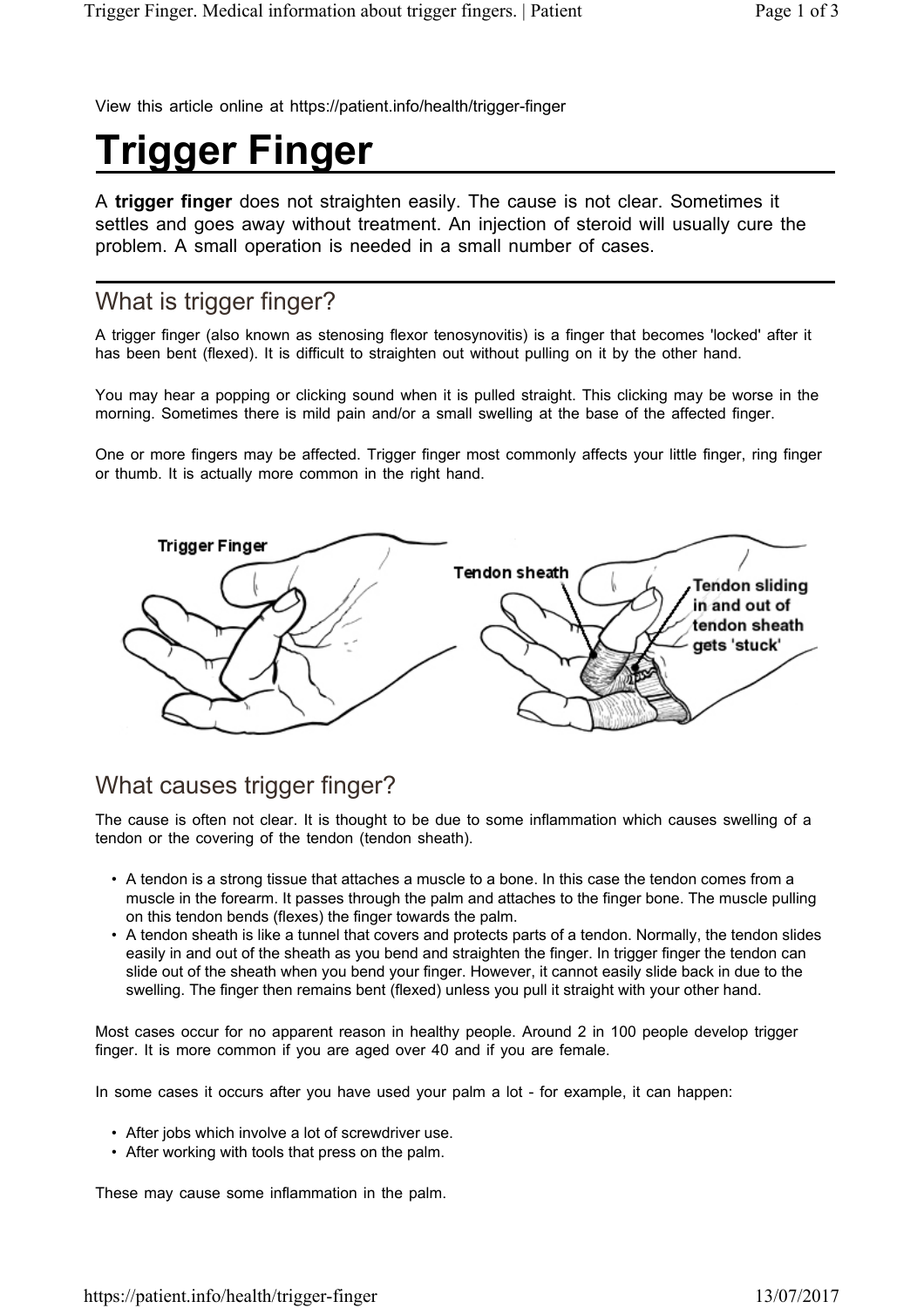Sometimes trigger finger occurs as a feature of another disease. For example, trigger finger is more common in people with rheumatoid arthritis, amyloidosis, diabetes, and carpal tunnel syndrome and in people on dialysis. In these situations you will have other symptoms of the condition and the trigger finger is just one feature.

**Note**: most people with trigger finger do **not** have any of these conditions.

# What is the treatment for trigger finger?

#### **Not treating is an option at first**

Around one in five people will improve without any treatment. Simply resting the hand and allowing any inflammation to settle may resolve the problem without the need for treatment. You may be advised to take a painkiller (for example, paracetamol or ibuprofen).

#### **Splinting**

Your symptoms may improve if your finger (or thumb) is strapped to a plastic splint so that it is completely straight. Some people wear a splint just at night.

#### **A steroid injection**

A steroid injection into the tendon sheath is one treatment if the condition does not settle. The steroid is combined with a local anaesthetic to make the injection less painful.

Steroids work by reducing inflammation. A finger splint may be advised for a few days after the injection to rest the finger. This treatment works in about 9 in 10 cases. A second injection may be needed if the first does not work.

#### **Surgery**

An operation done under local anaesthetic may be advised if the above does not work. A small cut is usually made at the base of the finger and the tendon sheath is widened. The operation is usually very successful.

An alternative operation is a percutaneous trigger finger release. A needle is used to release the tight mouth of the tunnel so an open operation is avoided.

However, with an operation there is a small risk of damaging the tiny finger nerve and causing some numbness to the finger. Also, as with any operation, there is a small risk of any wound becoming infected.

## Further reading & references

- Wang J, Zhao JG, Liang CC; Percutaneous release, open surgery, or corticosteroid injection, which is the best treatment method for trigger digits? Clin Orthop Relat Res. 2013 Jun 471(6):1879-86. doi: 10.1007/s11999-012-2716-6. Epub 2012 Dec 4.
- Peters-Veluthamaningal C, van der Windt DA, Winters JC, et al; Corticosteroid injection for trigger finger in adults. Cochrane Database Syst Rev. 2009 Jan 21 (1):CD005617. doi: 10.1002/14651858.CD005617.pub2.
- Makkouk AH, Oetgen ME, Swigart CR, et al; Trigger finger: etiology, evaluation, and treatment. Curr Rev Musculoskelet Med. 2008 Jun 1(2):92-6. doi: 10.1007/s12178-007-9012-1.

**Author: Dr Jacqueline Payne** **Last Checked: 26 August 2016**